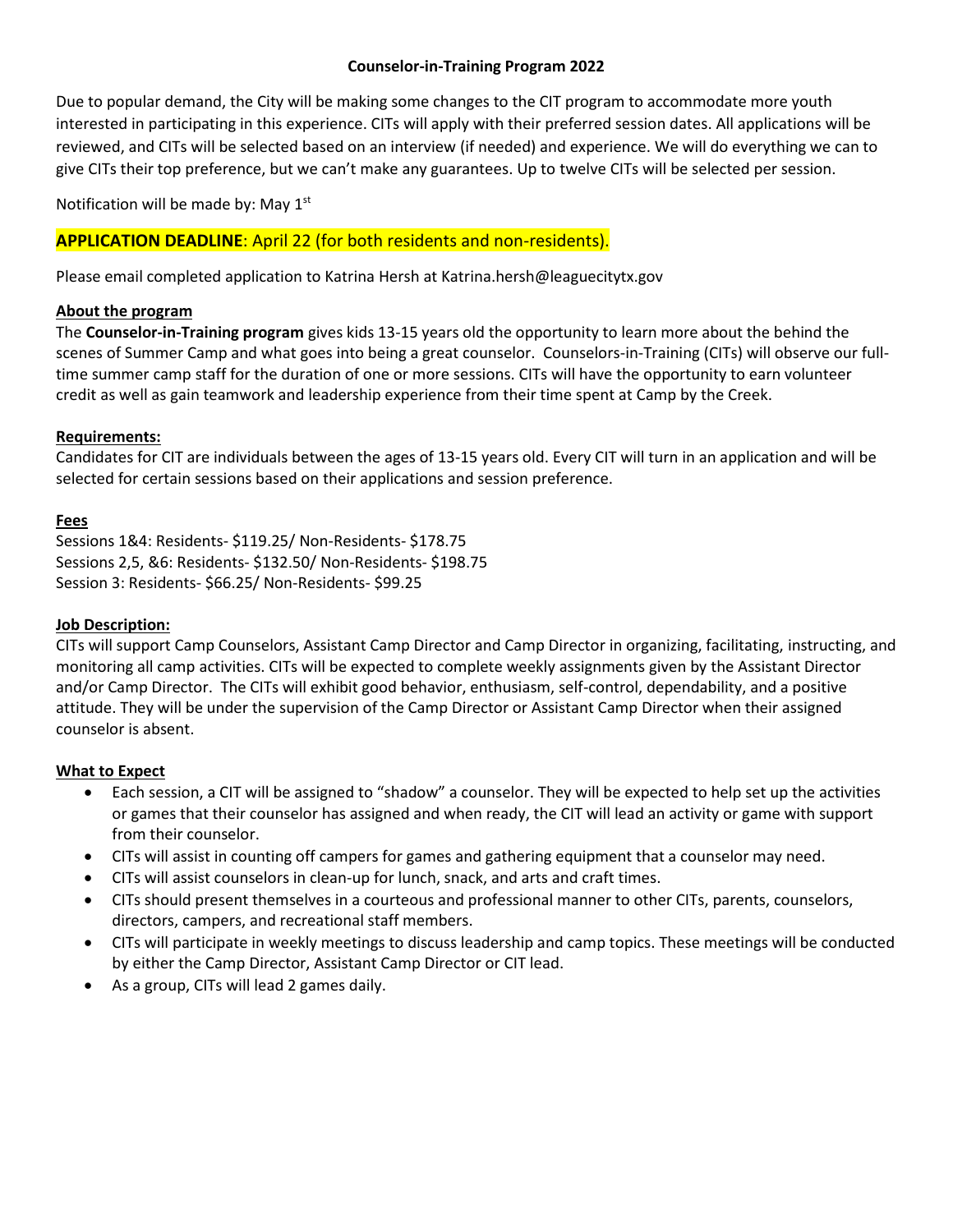# **Boundaries**

- CITs will NEVER be allowed to discipline campers. CITs are encouraged to serve as an extra pair of eyes, and to report any unfavorable behavior or issues to their assigned counselor or the assistant camp director.
- CITs should not speak to parents about behavioral issues concerning other campers. Any needed communication with parents regarding campers should be handled by the Counselor, Assistant Camp Director or Camp Director.
- CITs will run a game or activity with the supervision of their assigned Counselor, Assistant Camp Director, or Camp Director.
- CITs will not take campers to use the restroom or changing out for the pool.

## **Assignments**

- CITs will be given daily assignments; the Camp Director will discuss the daily assignments with the CITs at the meeting.
- Each week, CITs will meet with the Camp Director and/or Assistant Camp Director to discuss leadership and camp topics. This will also be a time for CITs to bring up any concerns or questions they have. CITs are encouraged to ask questions throughout their sessions and bring any concerns they have to the Assistant Camp Director or Camp Director.
- CITs will work together to lead games/activities with the campers.

# **Fraternization**

• We ask that CITs not add counselors to any of their social media accounts. Per our policy, Camp Counselors are not allowed to be friends with any CIT or camper on any social media.

# **Other**

- CITs should notify the Assistant Camp Director or Camp Director immediately of any concerns or issues.
- Should a CIT need to be away from camp, there is no need for formal request or approval. Simply let the Camp Director know when they will be absent from camp.
- CITs will be expected to set the example and wear appropriate attire during camp at all times. CIT shirts must be worn on all field trips. Tennis shoes must be worn at all times during regular camp hours.

# **Discipline**

- Disciplinary action will be handled on a case-by-case basis depending on the severity of the situation.
- CITs are expected to follow all directions and rules given to them by the Counselors, Assistant Camp Director, Camp Director, or other recreational staff members.
- Consequences for CITs are similar to that of a normal camp participant.
- If a CIT receives 3 or more write-ups, they will be suspended from the remainder of the session.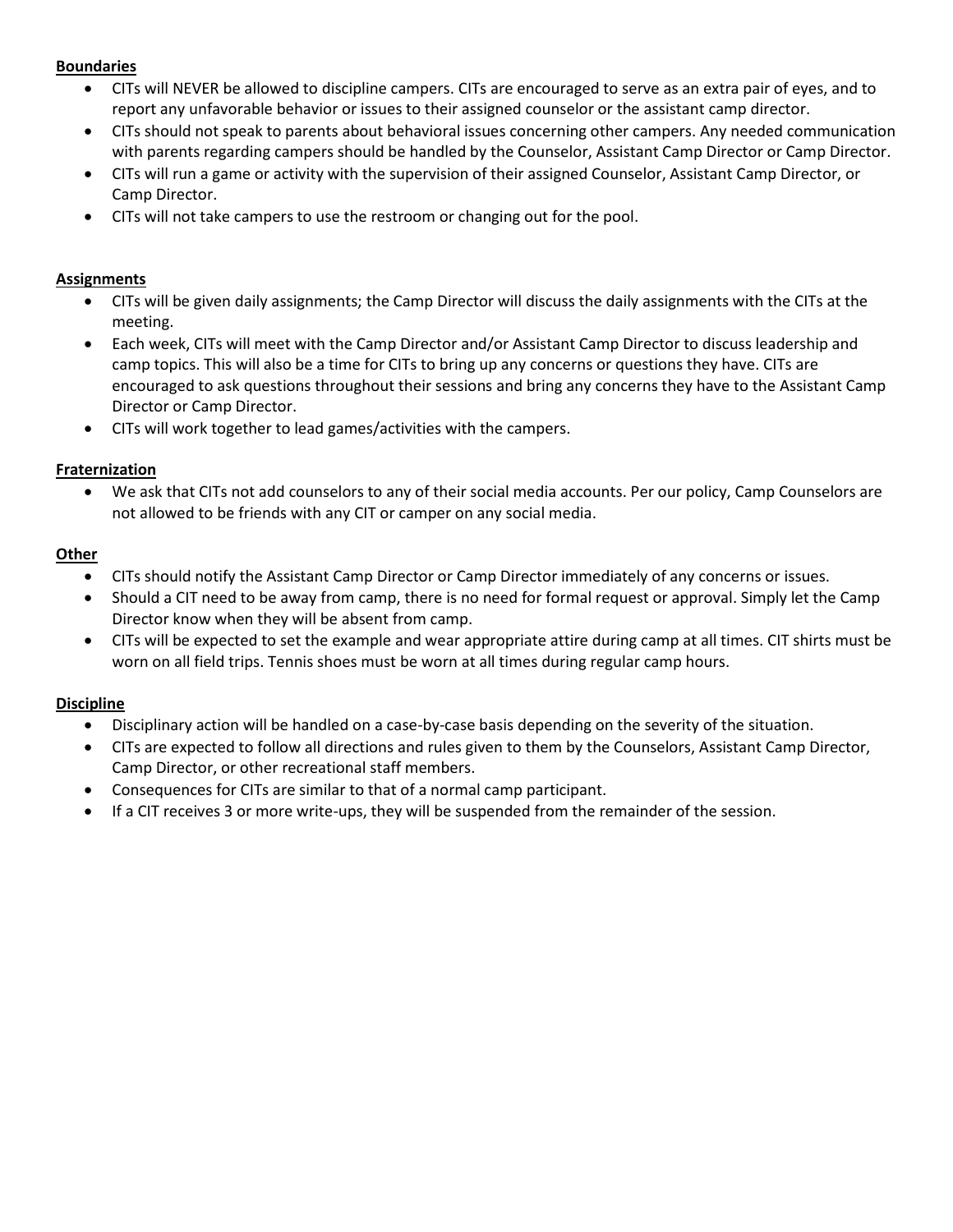### Counselor-in-Training Application

#### Summer 2022

\_\_\_\_\_\_\_\_\_\_\_\_\_\_\_\_\_\_\_\_\_\_\_\_\_\_\_\_\_\_\_\_\_\_\_\_\_\_\_\_\_\_\_\_\_\_\_\_\_\_\_\_\_\_\_\_\_\_\_\_\_\_\_\_\_\_\_\_\_\_\_\_\_\_\_\_\_\_\_\_\_\_\_\_\_\_\_\_\_\_\_\_\_\_\_\_\_\_

Please make sure to fill out the following 3 pages and turn in to Katrina Hersh, Camp Director. Katrina.hersh@leaguecitytx.gov

\_\_\_\_\_\_\_\_\_\_\_\_\_\_\_\_\_\_\_\_\_\_\_\_\_\_\_\_\_\_\_\_\_\_\_\_\_\_\_\_\_\_\_\_\_\_\_\_\_\_\_\_\_\_\_\_\_\_\_\_\_\_\_\_\_\_\_\_\_\_\_\_\_\_\_\_\_\_\_\_\_\_

Name: \_\_\_\_\_\_\_\_\_\_\_\_\_\_\_\_\_\_\_\_\_\_\_\_\_\_\_\_\_\_\_\_\_\_\_\_\_\_

Age: \_\_\_\_\_\_\_\_\_ T-Shirt Size: \_\_\_\_\_\_\_\_\_\_\_

Have you attended Camp by the Creek before?

Please list sessions in order of preference: (1= Most - 6= Least)

Session 1, May 31 to June 10 (9 days)

\_\_\_\_\_\_ Session 2, June 13 to June 24

**\_\_\_\_\_** Session 3, June 27 to July 1 (1 week)

Session 4, July 5 to July 15 (9 days)

\_\_\_\_\_ Session 5, July 18 to July 29

**\_\_\_\_\_** Session 6, August 1 to August 19

On May 24 from 6 to 7:30 p.m. we will have an opportunity for the CITs to meet the staff, each other and will learn camp games as well as review what it'll be like be a CIT this summer. This will also be a time for CITs to ask questions. Please mark if you will be able to attend:

 $\frac{1}{2}$  Yes

 $\overline{\phantom{a}}$  No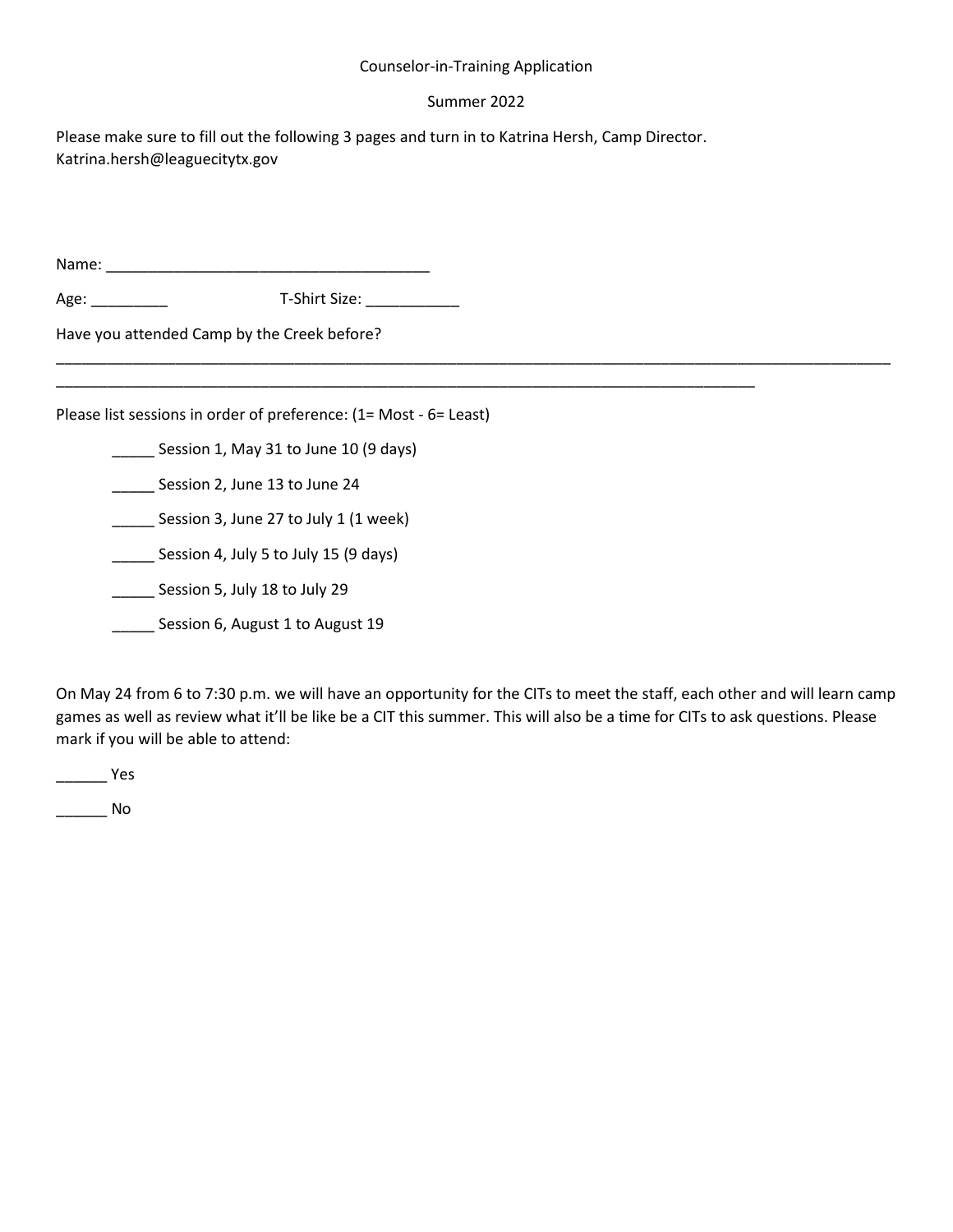Please answer the following questions:

1. Please list all your previous leadership experience. Include volunteer work, employment, certifications, special skills, sports, clubs, and other extracurricular activities.

2. Describe what rule you feel is most important in a camp setting and explain why.

3. Describe the role you see a CIT playing and the most important responsibility they have.

4. This program is all about being a leader with children in a camp setting. Why do you want to work with children?

5. What characteristics do you feel you can contribute to a team or group?

6. Why should you be selected for this program?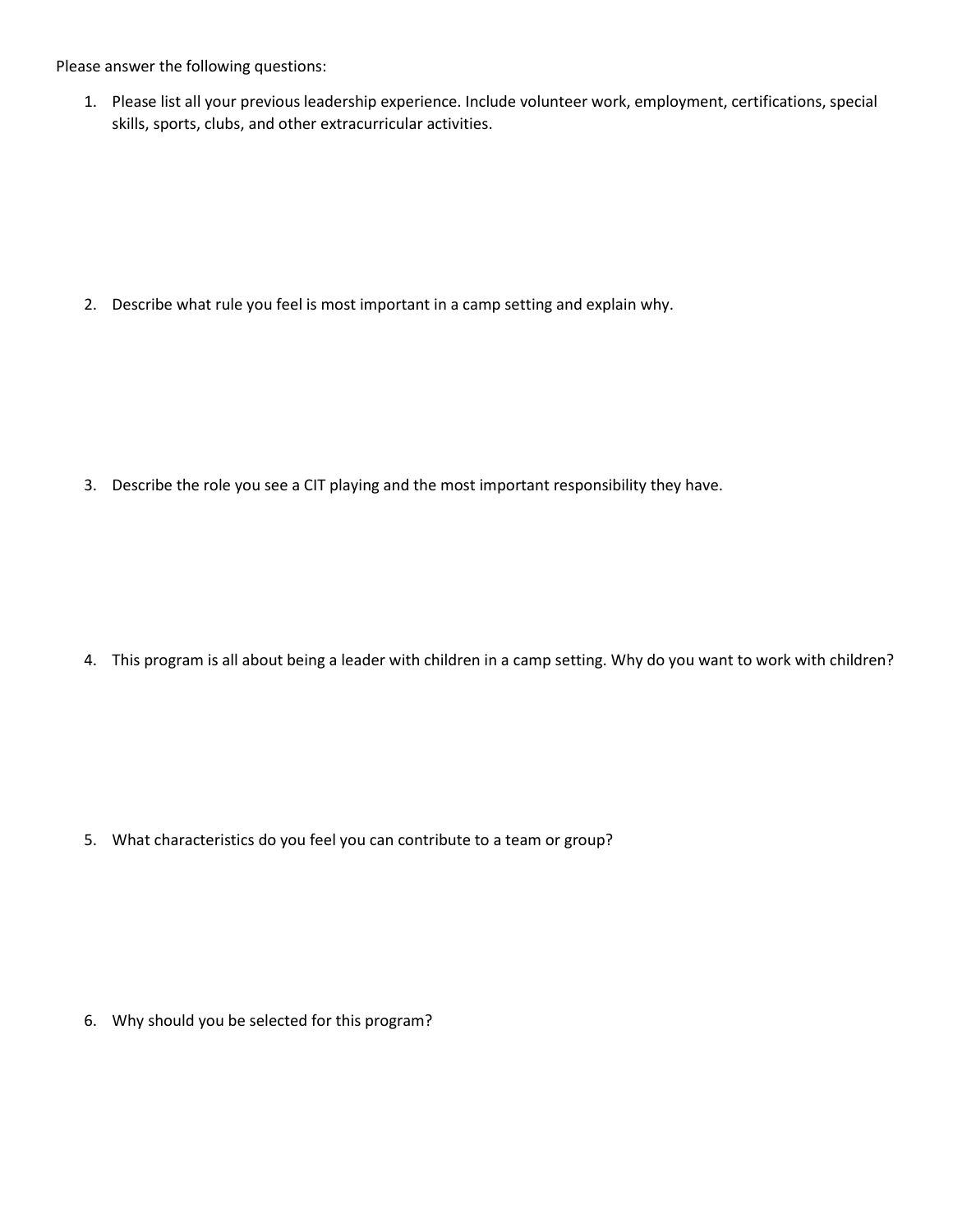I, I, and I amust the settlem of the following Code of Conduct:

CITs will

- 1. Dress in clean, neat clothes that are appropriate for the daily activities to include closed toe shoes and wearing CIT shirt on fieldtrips.
- 2. Develop and lead at least one activity, game, story, or craft each scheduled week
- 3. Fully participate in all areas of camp. Act as a leader and take initiative to complete all daily tasks without being asked.
- 4. Work with camp staff daily with set-up, clean-up, and keeping areas used by Camp by the Creek clean.
- 5. Be respectful.
- 6. Take steps to ensure camper safety during all activities.
- 7. Promptly inform the camp staff and/or education director of any serious problems that may arise.
- 8. Not use cell phones, or any other electronic equipment while at camp.
- 9. Do not leave building or Recreation Center until a parent or guardian has come inside to sign you out
- 10. No cursing or use of negative language

During camp, CITs will be assigned a counselor to work with. They will be there to assist the counselor but are not expected to fulfill the role of a counselor.

Signature of Parent or Guardian Date Date

Child's Signature Date

# **Cellphone Policy**

Please note that electronics are **not allowed** at camp. We ask that you keep all these items, including **cellphones** and iPad at home. If a camper is found using these items or has them out, we will put them in the safe until they are picked up. Please have your child sign below acknowledging that they have read and understand that use of electronics, including cellphones, will not be allowed and that if they are found using any electronics that the item will be put in the safe until they are picked up.

Camper's Signature **Campains** Camper's Signature

X\_\_\_\_\_\_\_\_\_\_\_\_\_\_\_\_\_\_\_\_\_\_\_\_\_\_\_\_\_\_\_\_\_\_\_\_\_\_\_\_ X\_\_\_\_\_\_\_\_\_\_\_\_\_\_\_\_\_\_\_\_\_\_\_\_\_\_\_\_\_\_\_\_\_\_\_\_\_\_\_\_\_\_\_